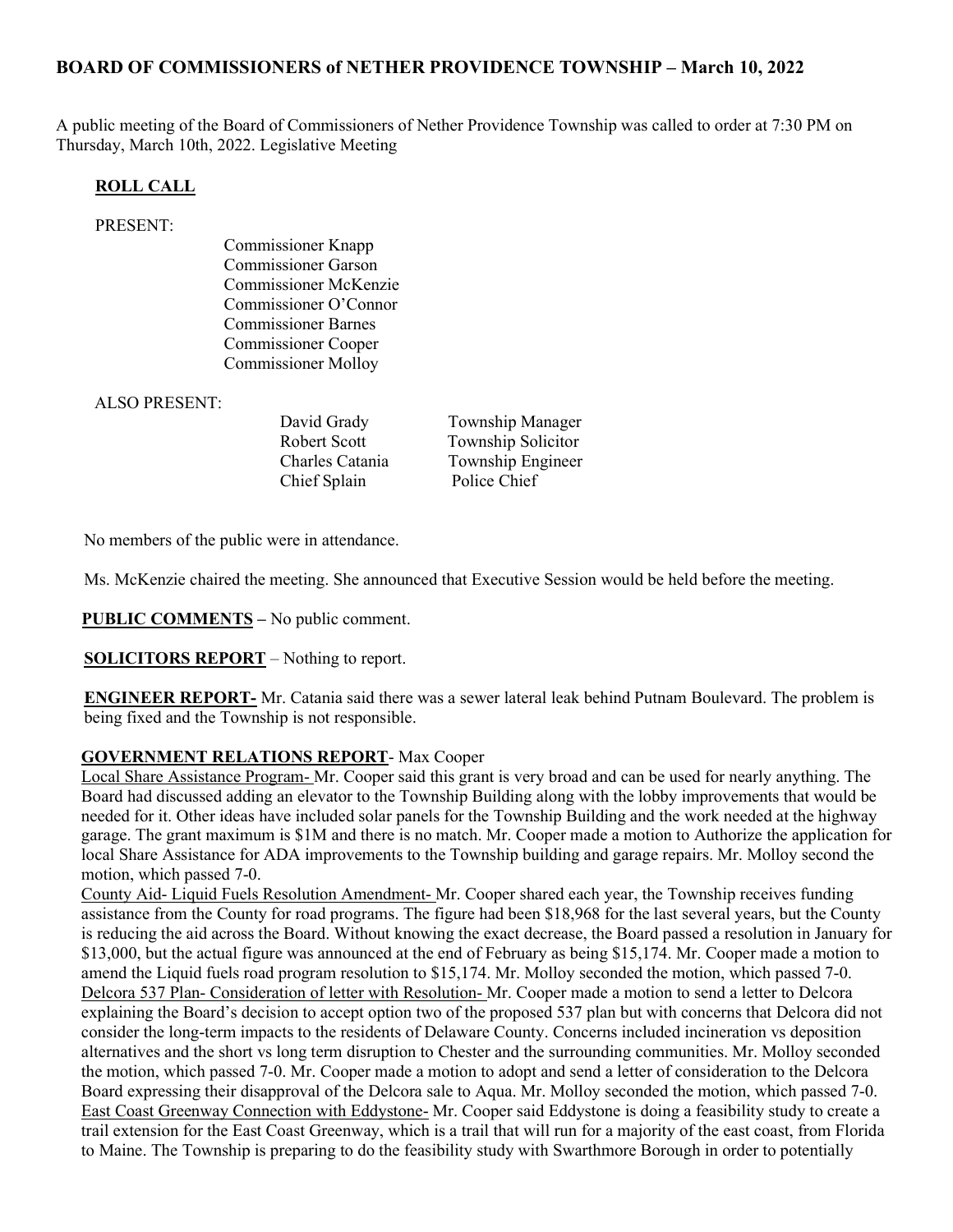connect to the stretch in Eddystone. Mr. Cooper made a motion to authorize the Township Manager to ask Eddystone to coordinate with the Township's feasibility study. Mr. Garson seconded the motion, which passed 7-0. Comprehensive Planning Update- Mr. Cooper said the comprehensive planning meeting team met earlier in the week, and they looked at upcoming tasks, which include reviewing the 2006 comprehensive plan and removing references to the other communities.

# PARKS AND OPEN SPACE COMMITTEE REPORT – Matthew Garson

Gouley Park- Local Proposal for Mini-golf- Mr. Garson said he received a proposal from a resident to create a temporary mini-golf course at Gouley Park. Some considerations include noise/traffic, insurance, impacts to the planned playground work, and a "commercial" use in a residential setting. He suggested the resident approach the parks committee and getting their feedback.

Gouley Park Playground – Parks Commission Meeting- Mr. Garson said currently, there are two playground options for Gouley Park, and the Parks Commission is encouraging people to attend the virtual Parks Commission meeting on Monday, March 14th for feedback on the options. The information is posted on the Township website.

Houston Park – Soccer Sponsorship signs- Nether United has asked if they can begin obtaining sponsorships to reduce the cost of playing in the program. The signs would be about 6' banners on stakes in the ground or along fences, similar to what baseball has. The executive director said the banners can easily be removed if it turns out they are detracting from the appearance of the park. They are looking for permission to do this. Mr. Grady suggested adding the issue into the field agreement as it is time to update the field agreement.

Hepford Park – Playground Acquisition - Mr. Garson said the Township obtained a quote from Recreation Resource, a COSTARS vendor, to purchase a playground for Hepford Park. He said the Township needs to move quickly with this grant program, and the cost of the playground is \$57,846. He said an additional quote from Recreation Resource was received for safety netting in the amount of \$3,785. The three-bay swing set would be \$5,661. Altogether, including freight, it would cost \$67,292. The playground budget and safety netting were budgeted at \$103,000, leaving \$35,708 for installation. Mr. Garson made a motion to purchase the playground equipment, safety netting, and swing set from Recreation resources in the amount of \$67,292. Ms. McKenzie seconded the motion, which passed 7-0.

# PUBLIC SAFETY COMMITTEE REPORT-Micah Knapp

Use of Public Works for Fire Response - Mr. Knapp said the Garden City Fire Company has asked if the Township would consider allowing two of its Public Works Department employees, who are GCFC members, to respond to fire calls within Nether Providence during normal working hours. This would not be for medical calls or mutual aid calls outside the Township. Mr. Grady talked with the insurance provider, who had no issues with it. The PWD union was supportive as well. The Public Works Director also does not have concerns. Mr. Knapp moved to approve allowing two PWD employees to respond to fire calls within Nether Providence during normal PWD working hours. Mr. Molloy seconded the motion, which passed 7-0.

Approval of 2022-2026 Police Contract- Mr. Knapp made a motion to approve the memorandum of agreement with the Fraternal Order of Police from January 1, 2022 until January 1, 2026. Ms. McKenzie seconded the motion, which passed 7-0.

# FINANCE & ADMINISTRATION COMMITTEE – Kaitlin McKenzie

Camera for Meeting Room- Ms. McKenzie said the Township Board meeting room needs a new camera, as the old one is over 15 years old and has periodically failed. The proposed new camera could be controlled remotely without a need for assistance in the back. The new camera would have high-definition capabilities. The cost will be \$4,080.91, which includes installation and training. Ms. McKenzie made a motion to approve the purchase of a new camera from GO2 Technology in the amount of \$4,080.91. Mr. Garson seconded the motion, which passed 7-0.

ARPA Meeting April 21st- Ms. McKenzie said the Township would be holding a meeting on Thursday, April 21st at 7:30 PM to discuss the American Rescue Plan Act Funding plans.

# COMMUNITY, HEALTH, AND ENVIRONMENT REPORT- Shaina Barnes

CRC Stream Cleanups in March- Ms. Barnes said the Chester Ridley Crum Watersheds Association is seeking enthusiastic volunteers for its 24<sup>th</sup> Annual CRC Streams Cleanup on March 26, 2022, from 9:00 to 11:30 am at more than 30 sites throughout local watersheds in Delaware and Chester counties. There are two sites in Nether Providence: Leiper Park and Smedley Park. Please consider signing up if available and share with your residents. Ms. McKenzie made a motion to have Nether Providence Township be a sponsor in the amount of \$1,500.00. Mr. Garson seconded the motion, which passed 7-0.